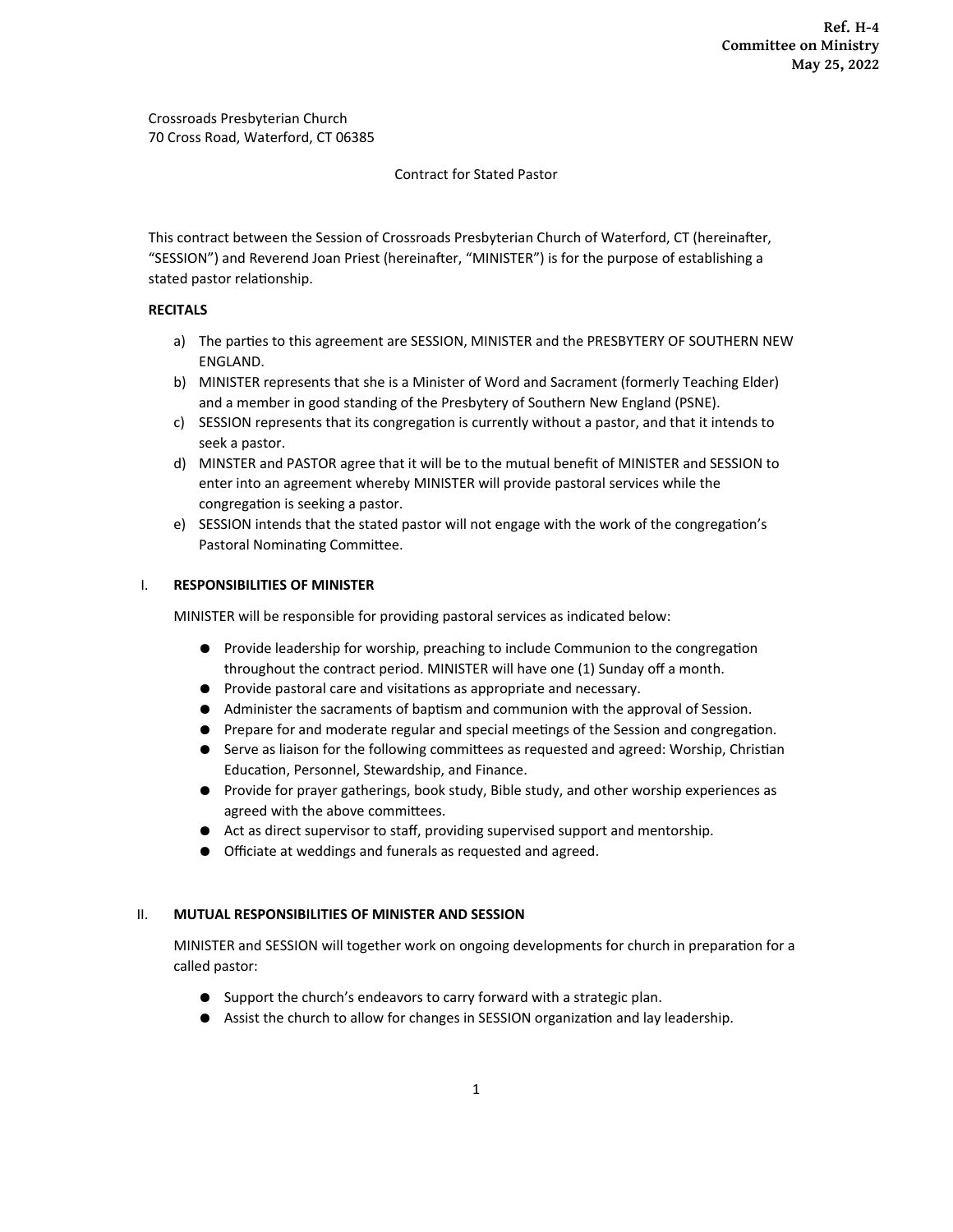- Support the church's goal to review and revise bylaws and operating procedures to be reflective of changes in structure, membership, and post-pandemic needs.
- Support the transition to ready the church for a called pastor.

## III. **ACCOUNTABILITY**

Under this agreement, MINISTER will be accountable to the SESSION and the PRESBYTERY OF SOUTHERN NEW ENGLAND through its Commission Ministry (hereinafter, "COM"). It is understood that should the MINISTER have difficulties with any former pastor of the congregation, MINISTER will refer the matter promptly to the COM.

# **IV. AMENDMENT, RENEWAL AND TERMINATION OF AGREEMENT**

This agreement is for a period of six (6) months to begin on May 2, 2022 and conclude on October 31, 2022. The agreement may be modified or extended at the request of SESSION and MINISTER, and with the concurrence of the COM. This agreement will terminate following installation of a called pastor. Any party to the agreement may terminate the contract with 30 days written notice.

## V. **COMPENSATION AND BENEFITS**

Session agrees that the terms of this agreement will meet or exceed the standards for ministerial compensation of THE PRESBYTERY OF SOUTHERN NEW ENGLAND, as they may from time to time be amended.

Session agrees to hire the MINISTER as a Stated Pastor on a part-time basis according to the following terms:

## **Compensation – Presbytery of Southern New England**

Church name: **Crossroads Presbyterian Church**

Pastor: **Rev. Joan Priest**

Vacation: **2 Weeks**

Study Leave: **1 Week**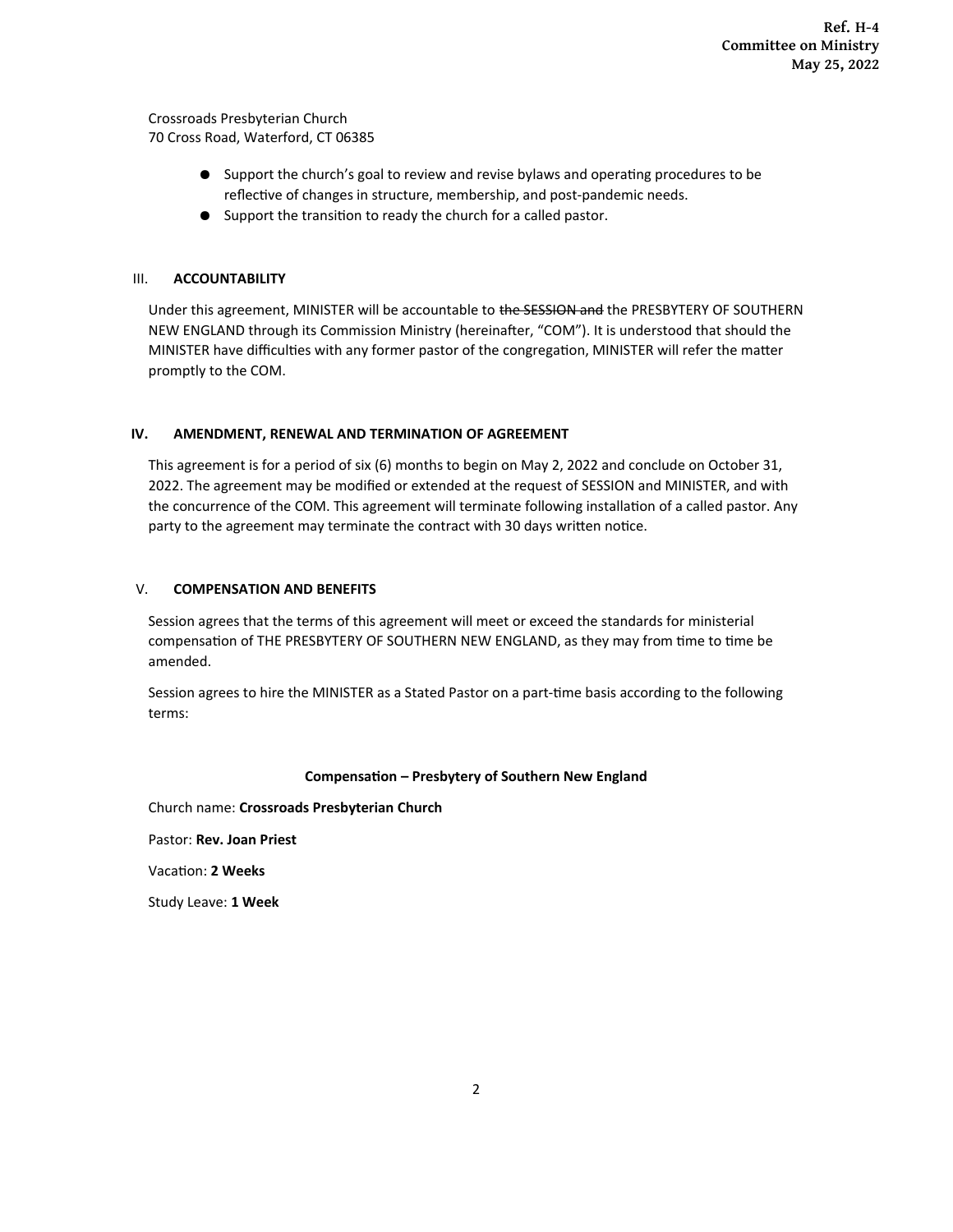| <b>Cash Salary</b><br>1.                                                                                                                                                                                         | \$7000.00                           |
|------------------------------------------------------------------------------------------------------------------------------------------------------------------------------------------------------------------|-------------------------------------|
| Housing Allowance, utilities, and furnishing<br>2.<br>allowances                                                                                                                                                 | \$20,000.00                         |
| 3. Employing organizations contributions to 403<br>(b)(9) plans, tax-sheltered annuity plans and<br>equity allowances                                                                                            | \$n/a                               |
| <b>Bonus</b><br>4.<br>a. All unvouchered allowances<br>b. Gifts from employing organizations<br>Manse equity allowances and grants<br>c.<br>d. Bonus (report year paid____)                                      | \$n/a                               |
| 5. SECA - Self Employment Contributions Act<br>a. SECA Basis: .9235 SECA tax: 15.3 %<br>b. (for reimbursement in excess of 50%<br>of the minister's SECA tax obligation                                          | \$2060.00                           |
| 6. Other (including co-payment and medical<br>reimbursement allowances) This does not<br>include expenses reimbursed through<br>vouchers or Benefits Plan dues.<br>a. Continuing Education<br>b. Auto and Travel | \$1500.00<br>\$500.00<br>\$1,000.00 |
| <b>Manse amount</b><br>7.                                                                                                                                                                                        | \$n/a                               |
| 8. Total Effective Salary (total of line 1-7)<br>Part B - Additional Information for<br>Presbytery                                                                                                               | \$30,560.00                         |
| <b>Benefits Plan Dues</b><br>9.                                                                                                                                                                                  | \$n/a                               |
| 10. Additional Reimbursements (non vouchered)                                                                                                                                                                    | $\frac{\zeta_n}{a}$                 |
| 11. SECA Allowance (Up to 50% of estimated<br>obligation)                                                                                                                                                        | \$n/a                               |